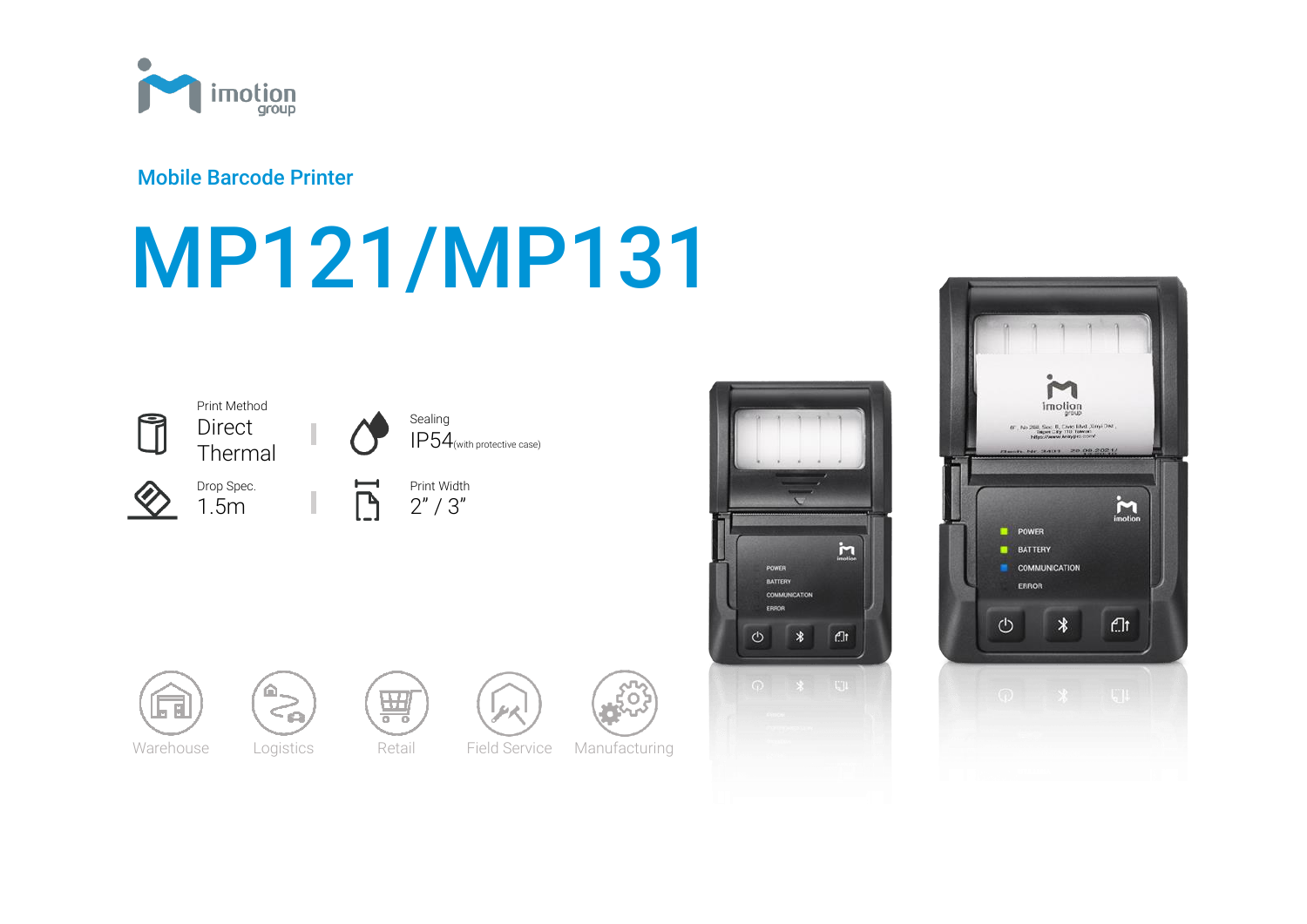# MP121 **Specification**

Update Date: 2021. 03.05

## Physical Characteristics

| <b>Dimensions</b>    | 129.55 mm * 84 mm * 51 mm (5.1"x3.3"x2.0")                                                                                                   |
|----------------------|----------------------------------------------------------------------------------------------------------------------------------------------|
| Weight               | 325 <sub>q</sub>                                                                                                                             |
| Color                | <b>Black</b>                                                                                                                                 |
| <b>Control Panel</b> | 4 dual color LEDs for Power, Battery,<br>۰.<br>Communication and Frror status indication<br>3 buttons for Power. Feed and BT functions<br>۰. |

| <b>Printer Specifications</b> |                                                                   |
|-------------------------------|-------------------------------------------------------------------|
| CPU                           | 32 Bit RISC CPU                                                   |
| Memory                        | 32MB SDRAM<br>128MB Flash ROM (60 MB for user storage)<br>٠       |
| <b>Print Method</b>           | Direct Thermal                                                    |
| Resolution                    | 203 dpi (8 dots/mm)                                               |
| <b>Print Speed</b>            | Up to 4 IPS (101.6 mm/s)                                          |
| <b>Print Width</b>            | 1.89" (48 mm)                                                     |
| <b>Print Length</b>           | $45^{\circ}$ (~1142 mm)                                           |
| <b>Sensor Type</b>            | Gap sensor, Fixed transmissive sensor, Fixed reflective<br>sensor |

# Media Characteristics Media Type **Direct Thermal receipt, anti-UV receipt, gap label,** center alignment Inter-label gap size from 2 mm to 4 mm. 3 mm preferred Media Width 2.28" (59 mm) fixed Media Thickness Min. 0.0508 mm, Max. 0.165 mm Media Roll Diameter Max. 1.57" (40 mm) Communication Interfaces Supported Host Interfaces RS232 + USB 2.0 port, mini-B type connector Bluetooth 2.1 + EDR Power Battery Rechargeable DC 7.4 V Lithium-ion battery, 1150 mAH or higher capacitance Power Adapter • Switching power supply I/P: 100 / 240 V AC, 50 / 60 Hz, DC 9 V / 2.2 A Printer Language, Fonts and Barcodes Printer Language GPOS Emulations or EZPL / GZPL / GEPL /GDPL Emulations **Resident Fonts Bitmap Fonts:** 6, 8, 10, 12, 14, 18, 24, 30, 16x26 and OCR A & B. 0°, 90°, 180°, 270° rotatable TTF Fonts: TTF Fonts (Bold / Italic / Underline). 0°,90°, 180°, 270° rotatable Download Fonts: **Bitmap Fonts: 90°, 180°, 270° rotatable, single** characters 90°, 180°, 270° rotatable Asian Fonts: 16x16, 24x24. Traditional Chinese (BIG-5), Simplified Chinese (GB2312), Japanese (S - JIS), Korean (KS -X1001). 90°, 180°, 270° rotatable and 8 times expandable in horizontal and vertical directions

**TTF Fonts:** TTF Fonts (Bold / Italic / Underline). 0°,90°, 180°, 270° rotatable

| <b>Barcode</b><br>Symbologies | <b>1-D Barcodes:</b> China Postal Code, Codabar, Code 11,<br>Code 32, Code 39, Code 93, Code 128 (subset A, B,<br>C), EAN-8/EAN-13 (with 2 & 5 digits extension), EAN<br>128, FIM, German Post Code, GS1 DataBar, HIBC,<br>Industrial 2 of 5, Interleaved 2-of-5 (I 2 of 5).<br>Interleaved 2-of-5 with Shipping Bearer Bars, ISBT-<br>128, ITF 14, Japanese Postnet, Logmars, MSI,<br>Postnet, Plessey, Planet 11 & 13 digit, RPS 128,<br>Standard 2 of 5, Telepen, Matrix 2 of 5, UPC-A/UPC-E<br>(with 2 or 5 digit extension), UCC/EAN-128 K-Mart<br>and Random Weight<br>2-D Barcodes: Aztec code, Code 49, Codablock F,<br>Datamatrix code, MaxiCode, Micro PDF417, Micro<br>QR code, PDF417,QR code, TLC 39, GS1 Composite |
|-------------------------------|----------------------------------------------------------------------------------------------------------------------------------------------------------------------------------------------------------------------------------------------------------------------------------------------------------------------------------------------------------------------------------------------------------------------------------------------------------------------------------------------------------------------------------------------------------------------------------------------------------------------------------------------------------------------------------------------------------------------------------|
| <b>Code Pages</b><br>٠        | CODEPAGE 437, 850, 851, 852, 855, 857, 860, 861,<br>862, 863, 865, 866, 869, 737<br>WINDOWS 1250, 1251, 1252, 1253, 1254, 1255,<br>1257<br>Unicode UTE8 - UTE16RE - UTE16LE                                                                                                                                                                                                                                                                                                                                                                                                                                                                                                                                                      |

**Graphics** Resident graphic file types are BMP and PCX, other graphic formats are downloadable from the software

| <b>User Environment</b> |                                                                                     |  |
|-------------------------|-------------------------------------------------------------------------------------|--|
| Operating Temp.         | -10~50℃(14~122 °F)                                                                  |  |
| Storage Temp.           | $-20 \sim 60^{\circ}$ ( $-4 \sim 140^{\circ}$ F)                                    |  |
| Humidity                | 10%~90% non-condensing                                                              |  |
| Sealing                 | Intrusion Protection, IP42 requirement for case design,<br>IP54 for protective case |  |
| Drop Spec.              | 1.5 <sub>m</sub>                                                                    |  |

# Regulatory Compliance

Certifications BSMI/ CE/ NCC/ CB

#### **Software**

**Design Software** iMotion Label Design Software (for EZPL only)

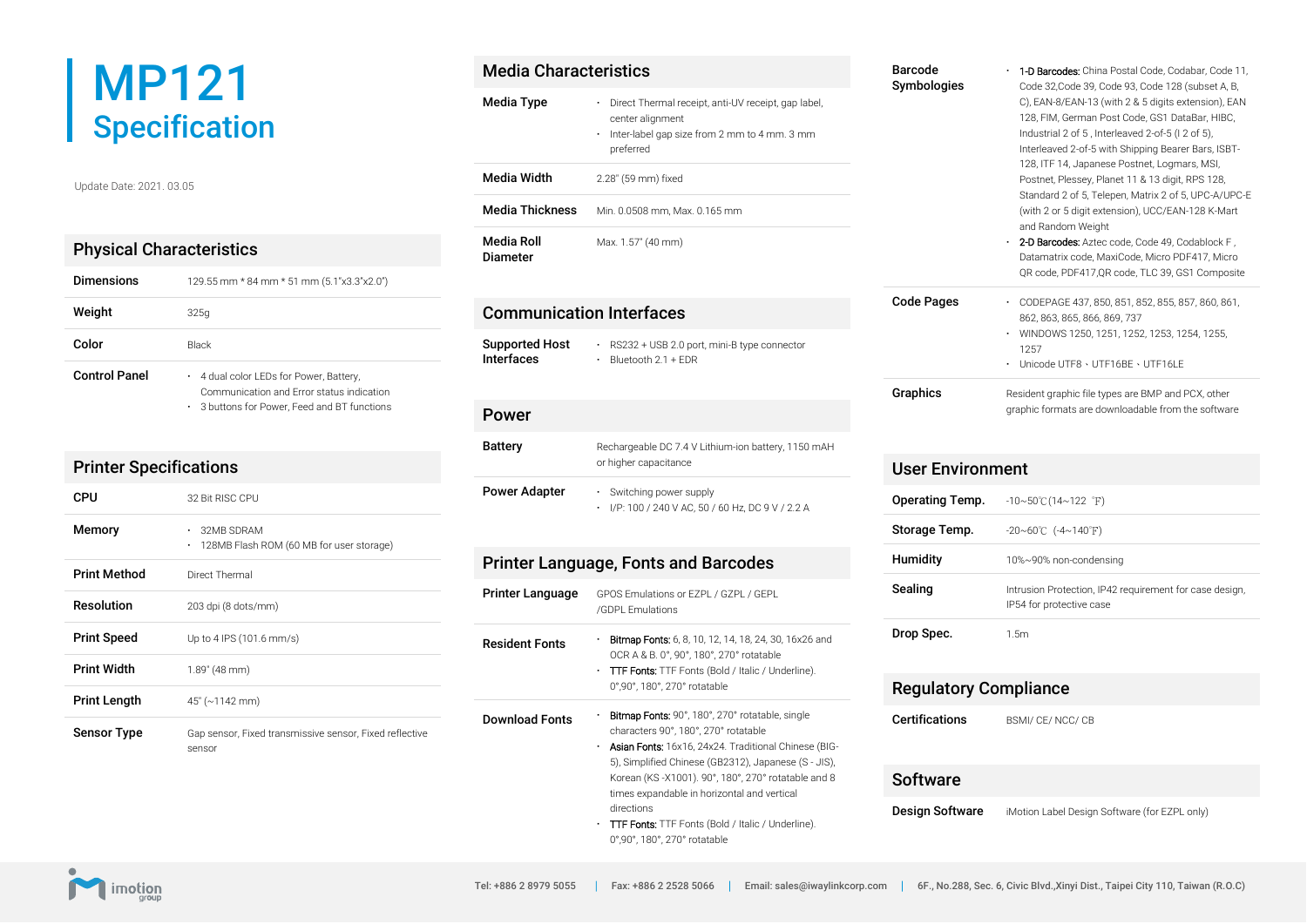| <b>Driver</b> | Vista, Windows 7, Windows 8 & 8.1, Windows 10,<br>Windows Server 2008 R2, 2012, 2012 R2, 2016, 2019,<br>MAC. Linux |
|---------------|--------------------------------------------------------------------------------------------------------------------|
| <b>SDK</b>    | Win CE. .NET. Windows Vista. Windows 7. Windows 8 &<br>8.1. Windows 10. Android                                    |

#### Accessories

| Accessories |  | Thermal Paper Roll * 1 |  |
|-------------|--|------------------------|--|
|-------------|--|------------------------|--|

- Belt Strap
- Lithium-ion Battery
- USB cable
- RS-232 cable (optional)
- 4-bay battery charger station (optional)
- Car charger adapter (optional)
- Protective case (optional)

MP121 Specification page 2/2

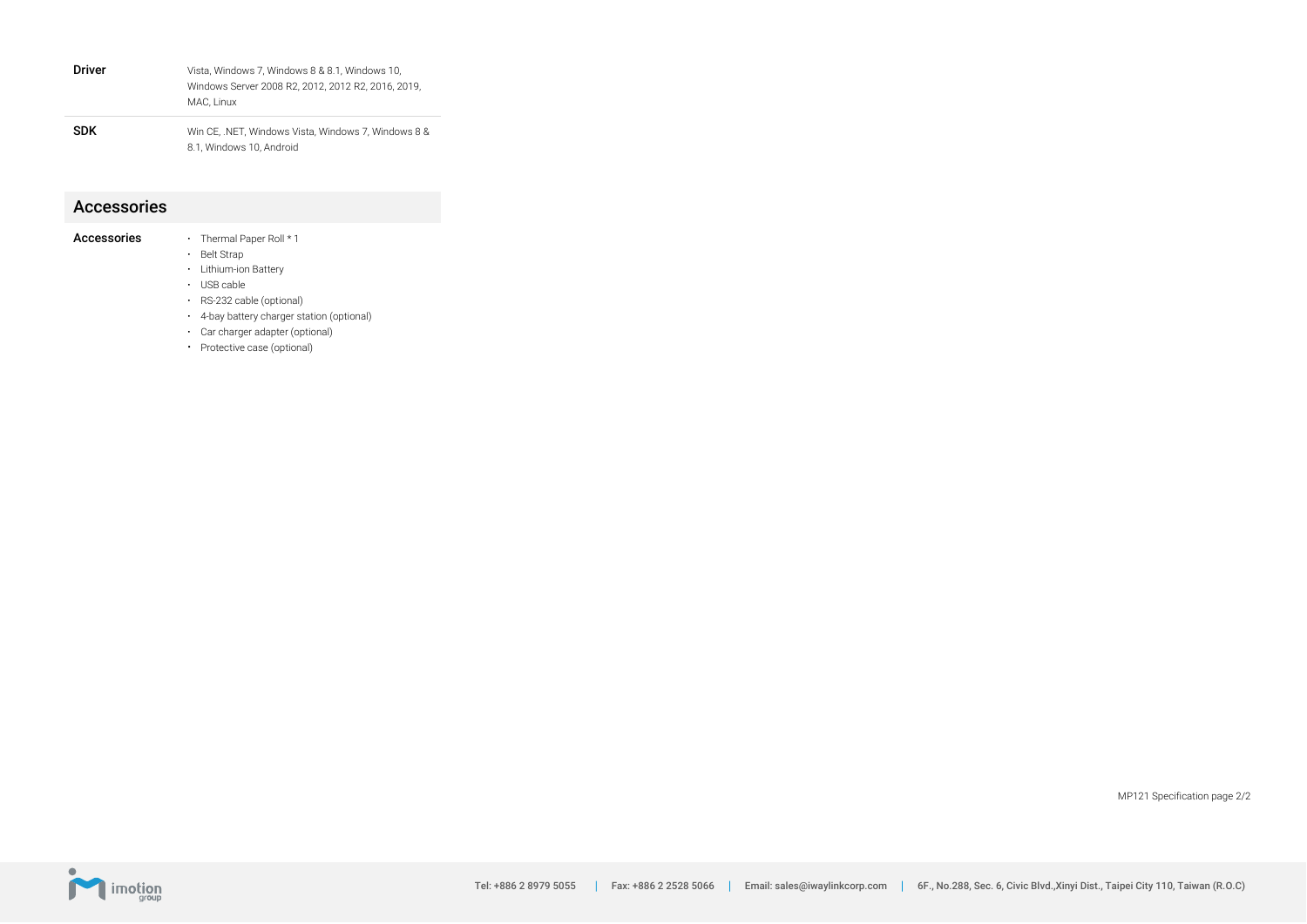# MP131 Specification

Update Date: 2021. 03.05

## Physical Characteristics

| <b>Dimensions</b>    | 170.63 mm * 114.01 mm * 79 mm (6.71"x4.48"x3.11")                                                                                     |
|----------------------|---------------------------------------------------------------------------------------------------------------------------------------|
| Weight               | 660g, with battery                                                                                                                    |
| Color                | <b>Black</b>                                                                                                                          |
| <b>Control Panel</b> | . 4 dual color LEDs for Power, Battery,<br>Communication and Frror status indication.<br>. 3 buttons for Power, Feed and BT functions |

| <b>Printer Specifications</b> |                                                                   |
|-------------------------------|-------------------------------------------------------------------|
| CPU                           | 32 Bit RISC CPU                                                   |
| Memory                        | 32MB SDRAM<br>128MB Flash ROM (60 MB for user storage)<br>٠       |
| <b>Print Method</b>           | Direct Thermal                                                    |
| <b>Resolution</b>             | 203 dpi (8 dots/mm)                                               |
| <b>Print Speed</b>            | Up to 4 IPS (101.6 mm/s)                                          |
| <b>Print Width</b>            | $2.8''$ (72mm)                                                    |
| <b>Print Length</b>           | $30'' (-762mm)$                                                   |
| <b>Sensor Type</b>            | Gap sensor, Fixed transmissive sensor, Fixed reflective<br>sensor |

| <b>Media Characteristics</b>               |                                                                                                                                                                                                                                                                   |
|--------------------------------------------|-------------------------------------------------------------------------------------------------------------------------------------------------------------------------------------------------------------------------------------------------------------------|
| Media Type                                 | · Direct Thermal receipt, anti-UV receipt, gap label, left<br>side alignment.<br>Inter-label gap size from 2 mm to 4 mm. 3 mm<br>preferred                                                                                                                        |
| <b>Media Width</b>                         | Max. 3.15" (80 mm), Min. 1.5" (38.1mm)                                                                                                                                                                                                                            |
| <b>Media Thickness</b>                     | Min. 0.0508 mm. Max. 0.165 mm                                                                                                                                                                                                                                     |
| <b>Media Roll</b><br><b>Diameter</b>       | Max. 2.35" (60 mm) on 0.5"(12.5mm) core                                                                                                                                                                                                                           |
| <b>Communication Interfaces</b>            |                                                                                                                                                                                                                                                                   |
| <b>Supported Host</b><br><b>Interfaces</b> | · RS232 + USB 2.0 port, mini-B type connector<br>$\cdot$ Bluetooth 2.1 + EDR                                                                                                                                                                                      |
| Power                                      |                                                                                                                                                                                                                                                                   |
| <b>Battery</b>                             | Rechargeable DC 7.4 V Lithium-ion battery, 2500mAH<br>or higher capacitance                                                                                                                                                                                       |
| <b>Power Adapter</b>                       | · Switching power supply<br>· I/P: 100 / 240 V AC, 50 / 60 Hz, DC 9 V / 2.2 A                                                                                                                                                                                     |
|                                            | <b>Printer Language, Fonts and Barcodes</b>                                                                                                                                                                                                                       |
| Printer Language                           | GPOS Emulations or EZPL / GZPL / GEPL/ GDPL<br>Emulations                                                                                                                                                                                                         |
| <b>Resident Fonts</b>                      | <b>Bitmap Fonts:</b> 6, 8, 10, 12, 14, 18, 24, 30, 16x26 and<br>OCR A & B. 0°, 90°, 180°, 270° rotatable<br>TTF Fonts: TTF Fonts (Bold / Italic / Underline).<br>0°,90°, 180°, 270° rotatable                                                                     |
| <b>Download Fonts</b>                      | · Bitmap Fonts: 90°, 180°, 270° rotatable, single<br>characters 90°, 180°, 270° rotatable<br>· Asian Fonts: 16x16, 24x24. Traditional Chinese (BIG-<br>5), Simplified Chinese (GB2312), Japanese (S - JIS),<br>Korean (KS-X1001). 90°, 180°, 270° rotatable and 8 |

TTF Fonts: 90°, 180°, 270° rotatable

| <b>Barcode</b><br>Symbologies | <b>1-D Barcodes:</b> China Postal Code, Codabar, Code 11,<br>Code 32, Code 39, Code 93, Code 128 (subset A, B,<br>C), EAN-8/EAN-13 (with 2 & 5 digits extension), EAN<br>128, FIM, German Post Code, GS1 DataBar, HIBC,<br>Industrial 2 of 5, Interleaved 2-of-5 (I 2 of 5).<br>Interleaved 2-of-5 with Shipping Bearer Bars, ISBT-<br>128, ITF 14, Japanese Postnet, Logmars, MSI,<br>Postnet, Plessey, Planet 11 & 13 digit, RPS 128,<br>Standard 2 of 5, Telepen, Matrix 2 of 5, UPC-A/UPC-E<br>(with 2 or 5 digit extension), UCC/EAN-128 K-Mart<br>and Random Weight<br>• <b>2-D Barcodes:</b> Aztec code, Code 49,Codablock F ,<br>Datamatrix code, MaxiCode, Micro PDF417, Micro<br>QR code, PDF417, QR code, TLC 39, GS1 Composite |
|-------------------------------|--------------------------------------------------------------------------------------------------------------------------------------------------------------------------------------------------------------------------------------------------------------------------------------------------------------------------------------------------------------------------------------------------------------------------------------------------------------------------------------------------------------------------------------------------------------------------------------------------------------------------------------------------------------------------------------------------------------------------------------------|
| Code Pages<br>٠<br>٠          | CODEPAGE 437, 850, 851, 852, 855, 857, 860, 861,<br>862, 863, 865, 866, 869, 737<br>WINDOWS 1250, 1251, 1252, 1253, 1254, 1255,<br>1257<br>Unicode UTF8 - UTF16BF - UTF16LF                                                                                                                                                                                                                                                                                                                                                                                                                                                                                                                                                                |

| Graphics | Resident graphic file types are BMP and PCX, other |
|----------|----------------------------------------------------|
|          | graphic formats are downloadable from the software |

| User Environment |                                                                                        |
|------------------|----------------------------------------------------------------------------------------|
| Operating Temp.  | $-10 \sim 50^{\circ}$ C (14~122 °F)                                                    |
| Storage Temp.    | $-20 \sim 60^{\circ}$ C ( $-4 \sim 140^{\circ}$ F)                                     |
| Humidity         | 10%~90% non-condensing                                                                 |
| Sealing          | Intrusion Protection, IP42<br>requirement for case design, IP54 for<br>protective case |
| Drop Spec.       | 1.5m                                                                                   |

## Regulatory Compliance

Certifications BSMI/ CE/ NCC/ CB

#### **Software**

**Design Software** iMotion Label Design Software (for EZPL only)